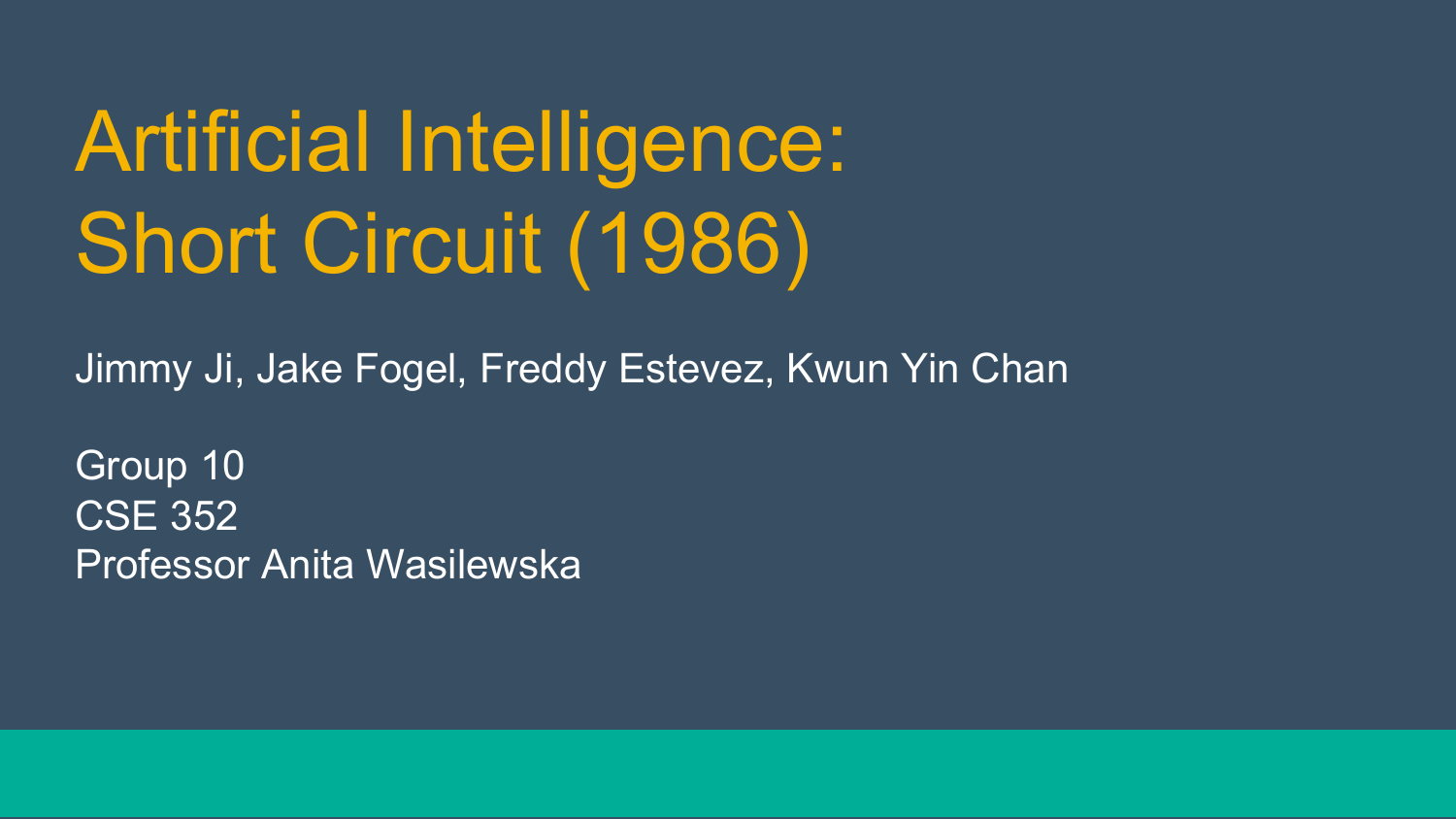https://www.youtube.com/watch?v=vWokC4nx7PA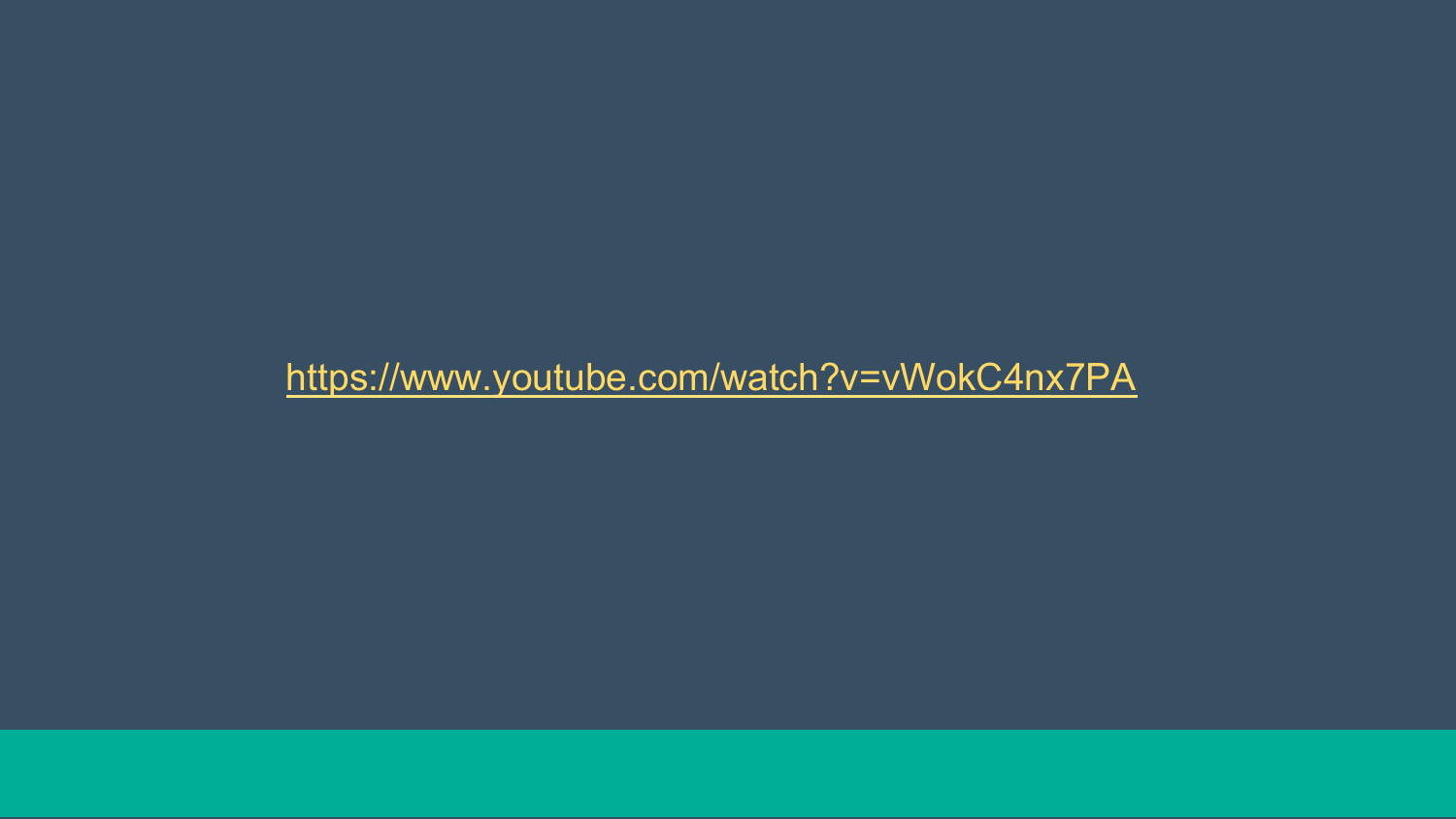https://www.youtube.com/watch?v=Q9AIDn-w3EM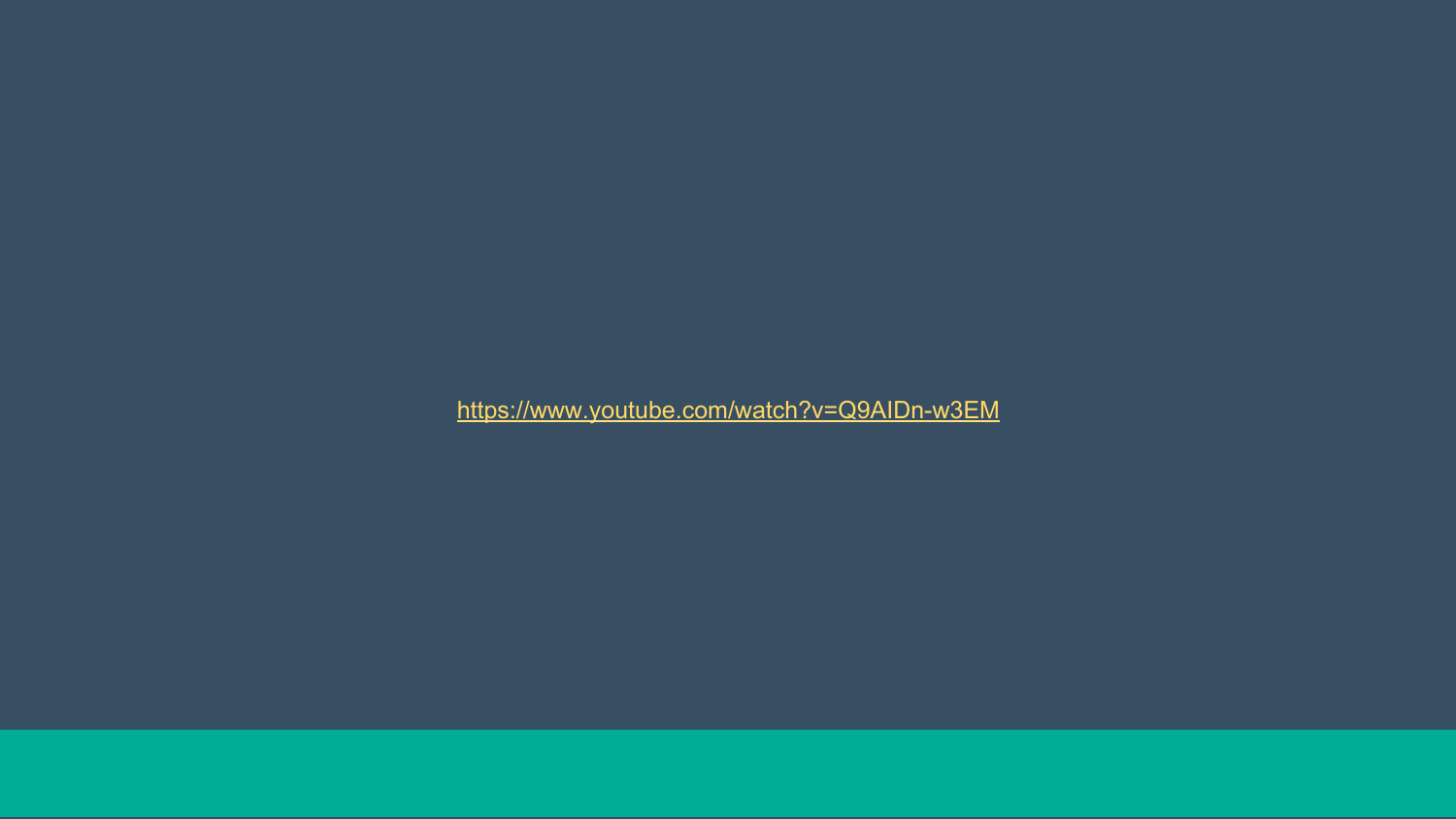# Military to Therapeutic Applications for AI

- FROM SKYNET TO ELIZA (DOCTOR script)
- Discuss how Johnny 5 was designed as a marital aid and was used as a weapon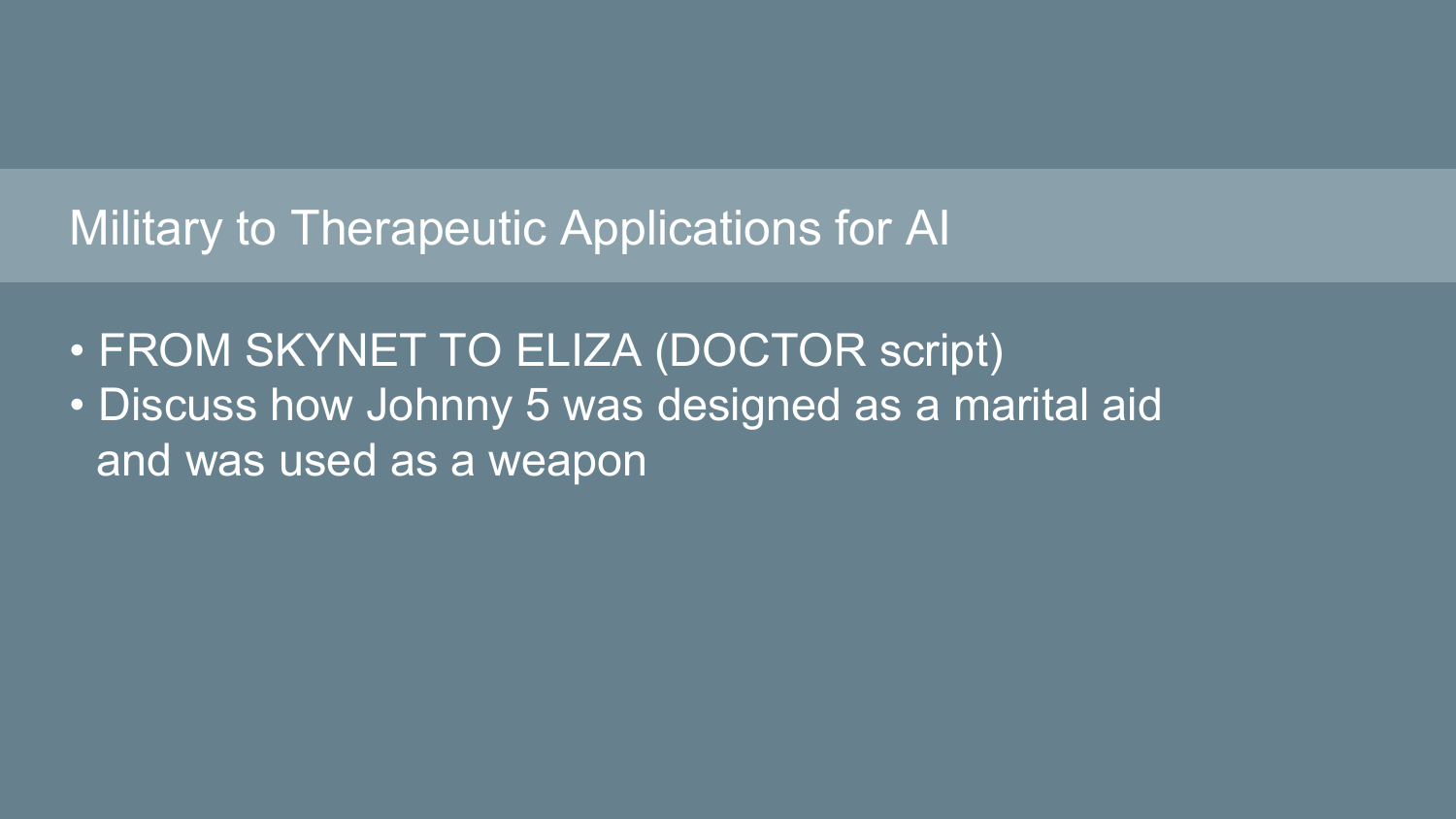#### https://www.youtube.com/watch?v=Pj-qBUWOYfE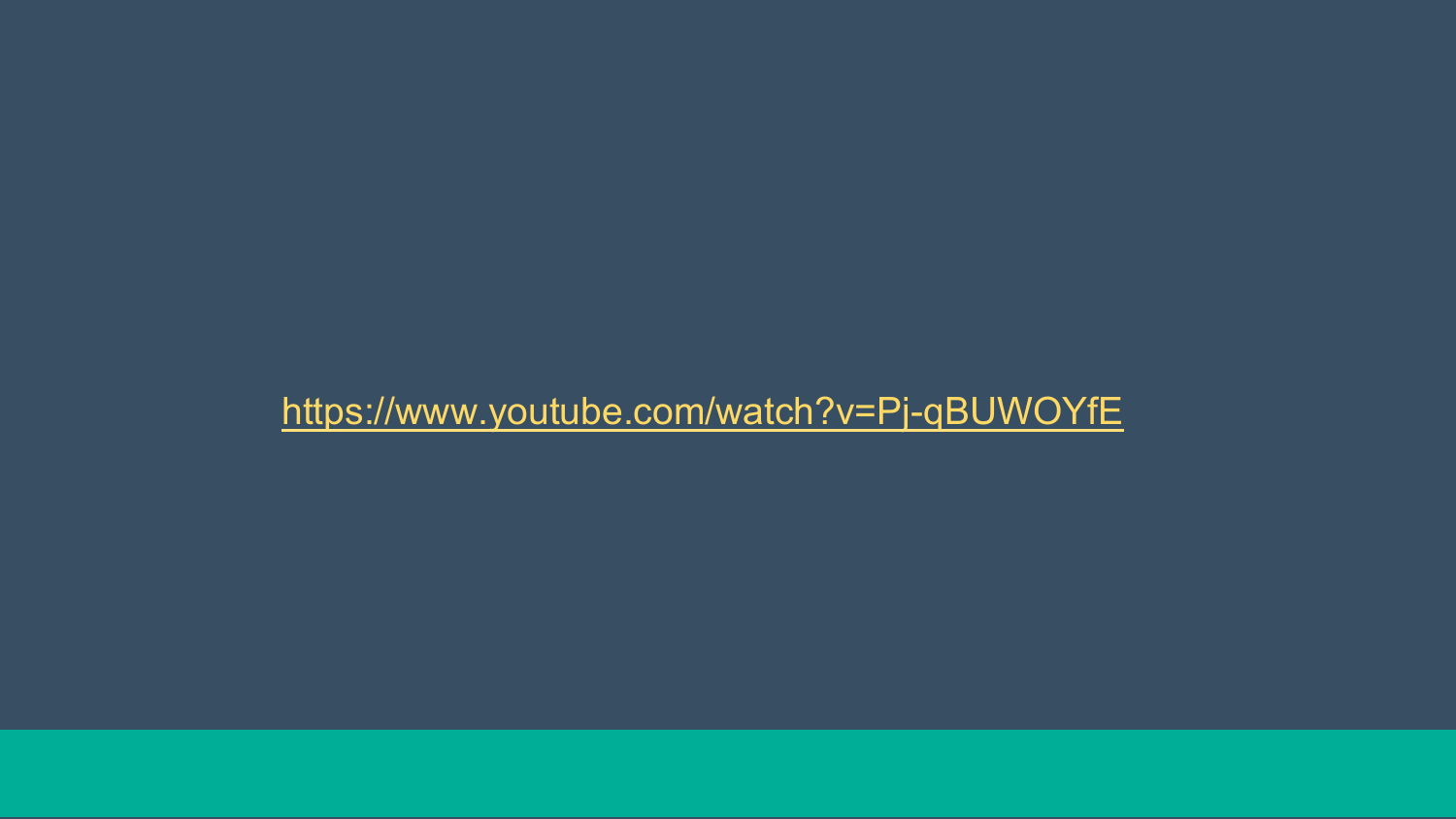# **Learning**

- **Selection of Data**
- **•** Preprocessing
- **Learning**
- Interpretation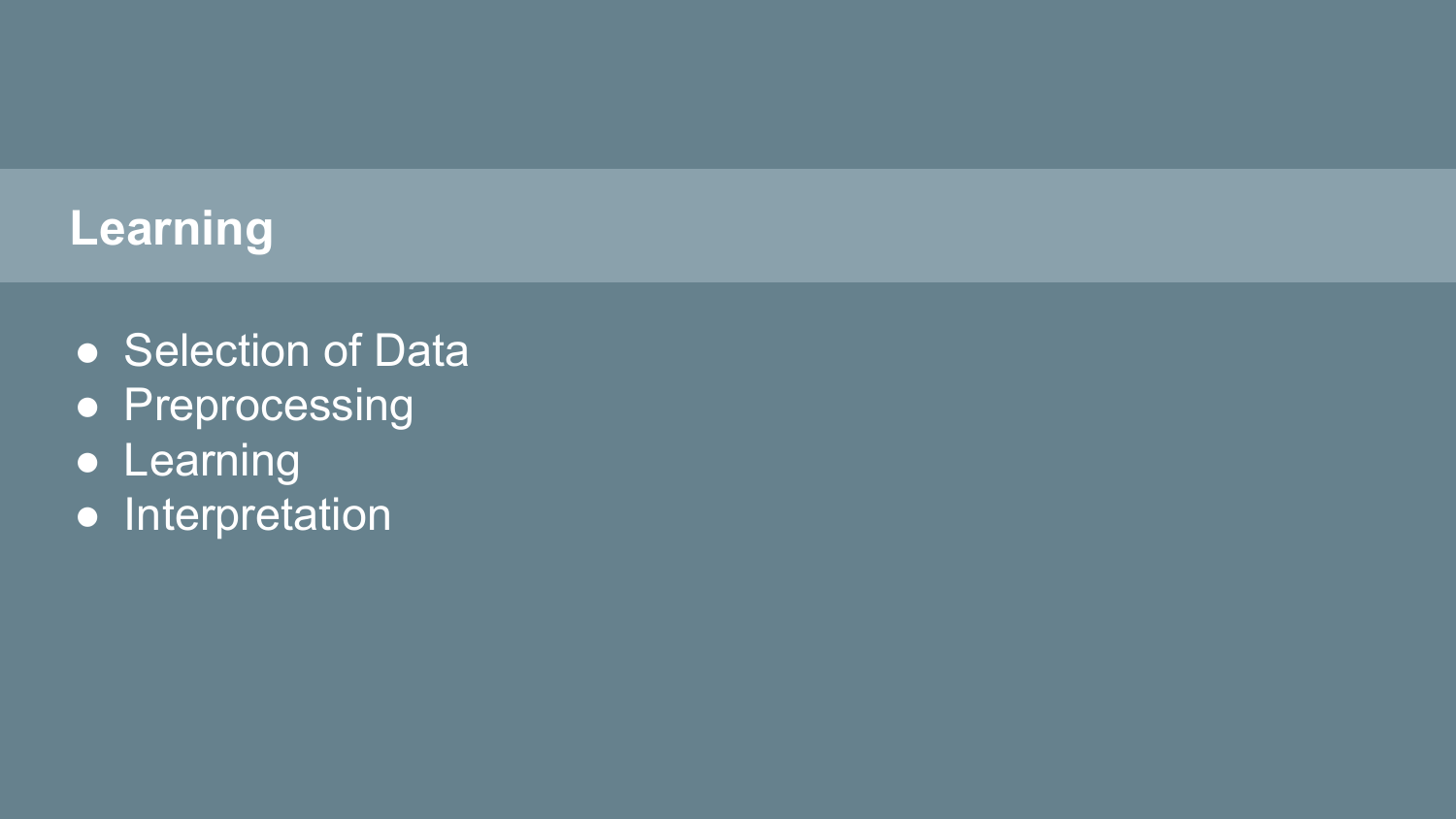# Data Selection

- INPUT!
- Johnny 5 is not particular about the "input" he receives
- Johnny 5 attempts to learn as much as possible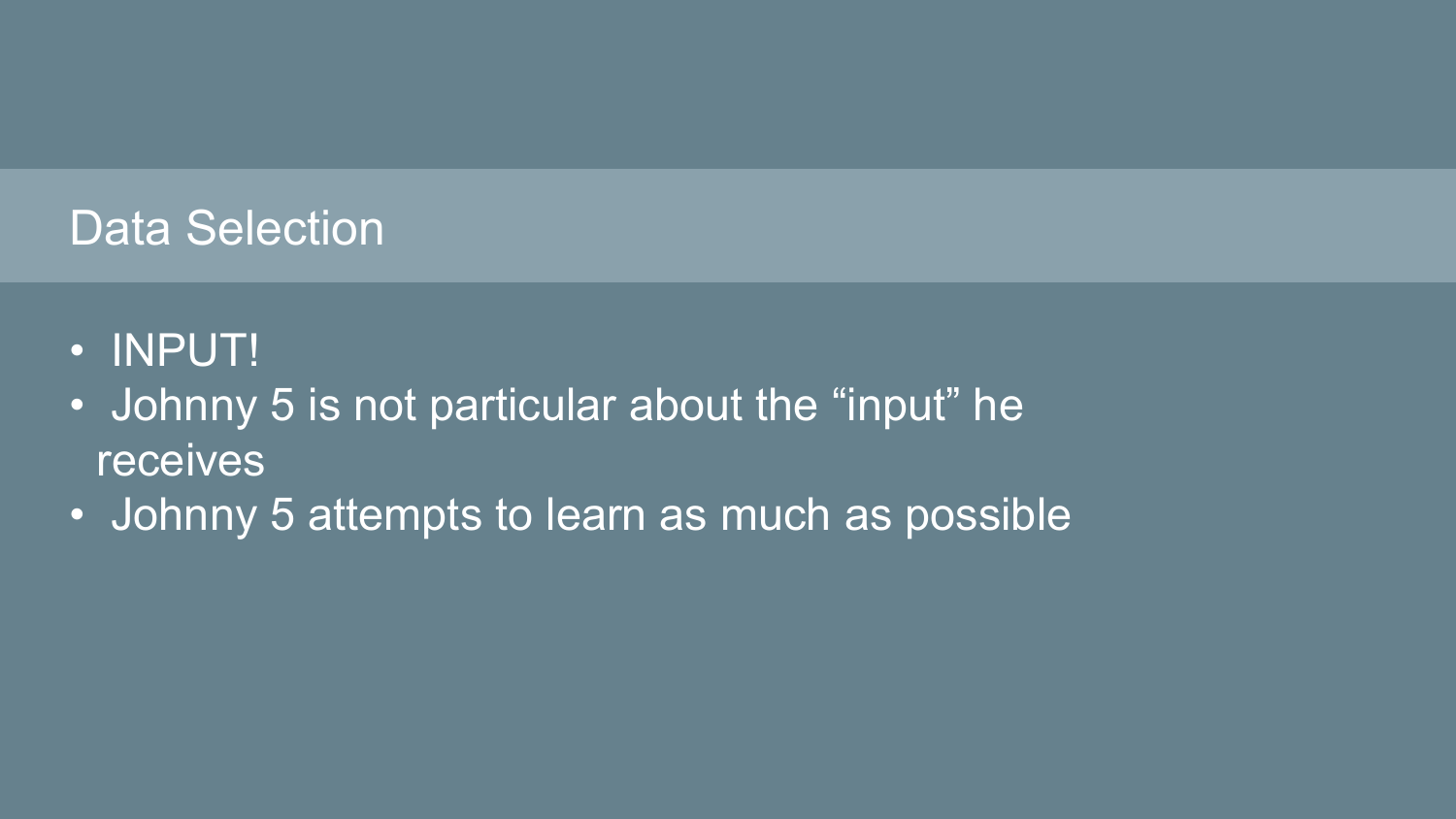#### **Preprocessing**

- **The primary preprocessing Johnny 5 does is Data Cleaning**
- Johnny 5 is *filling in missing values*.
- As Johnny 5 is reading the encyclopedia, he is bombarded by words and information that is *inconsistent* to his current database.
- Johnny 5 seems to be using classification and attribute values to map *the most probable value* to existing data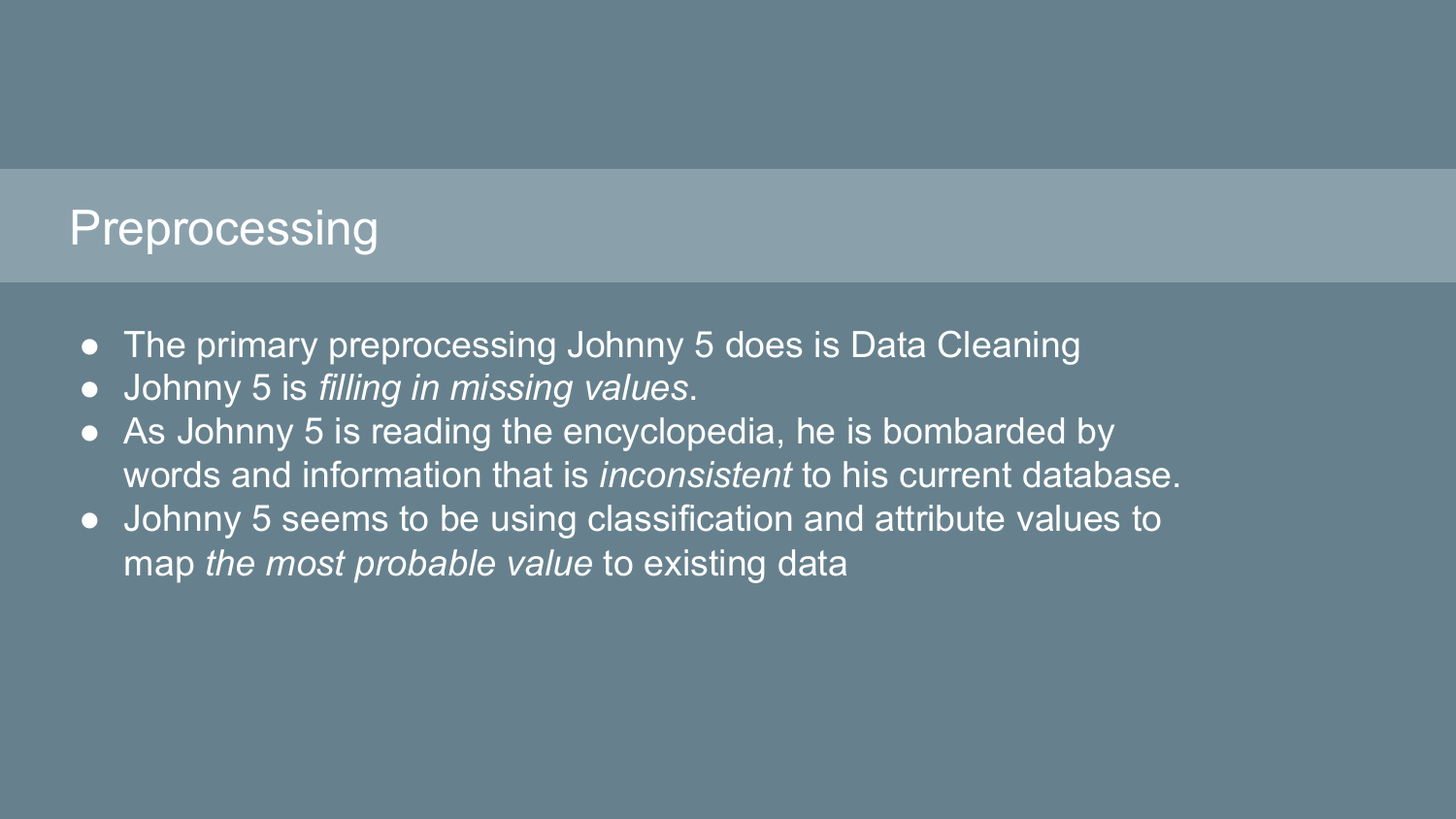## Supervised Learning

- Johnny 5 is using *classification* as his primary way of learning
- Johnny 5 is given a set of objects (in this case: words from encyclopedia), and he is each word is described by a set of attributes.
- Using words he has already learned, he is able to classify unknown sets of objects
- Johnny 5 is likely classifying certain words with similar attributes under a group of tuple with synonyms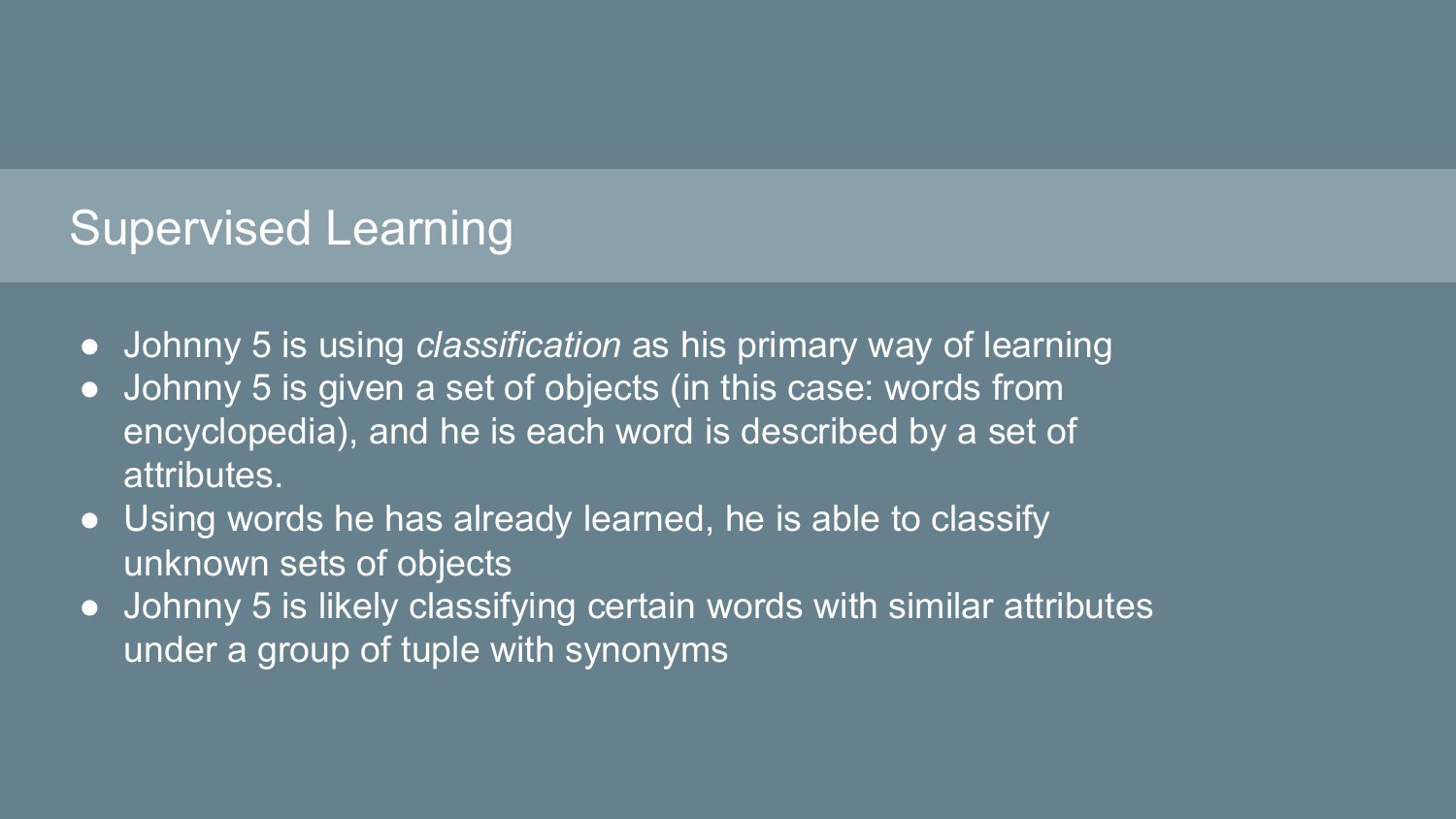#### Interpretation

- In the beginning of the movie, Johnny 5 simply relays what he has words he has classified
	- **b** Stephanie insults Newton and Johnny 5 voices the synonyms.
- Towards the end of the movie, Johnny 5 is able to interpret *meaning* behind these words.
	- Modern AI technology hasn't reached that stage.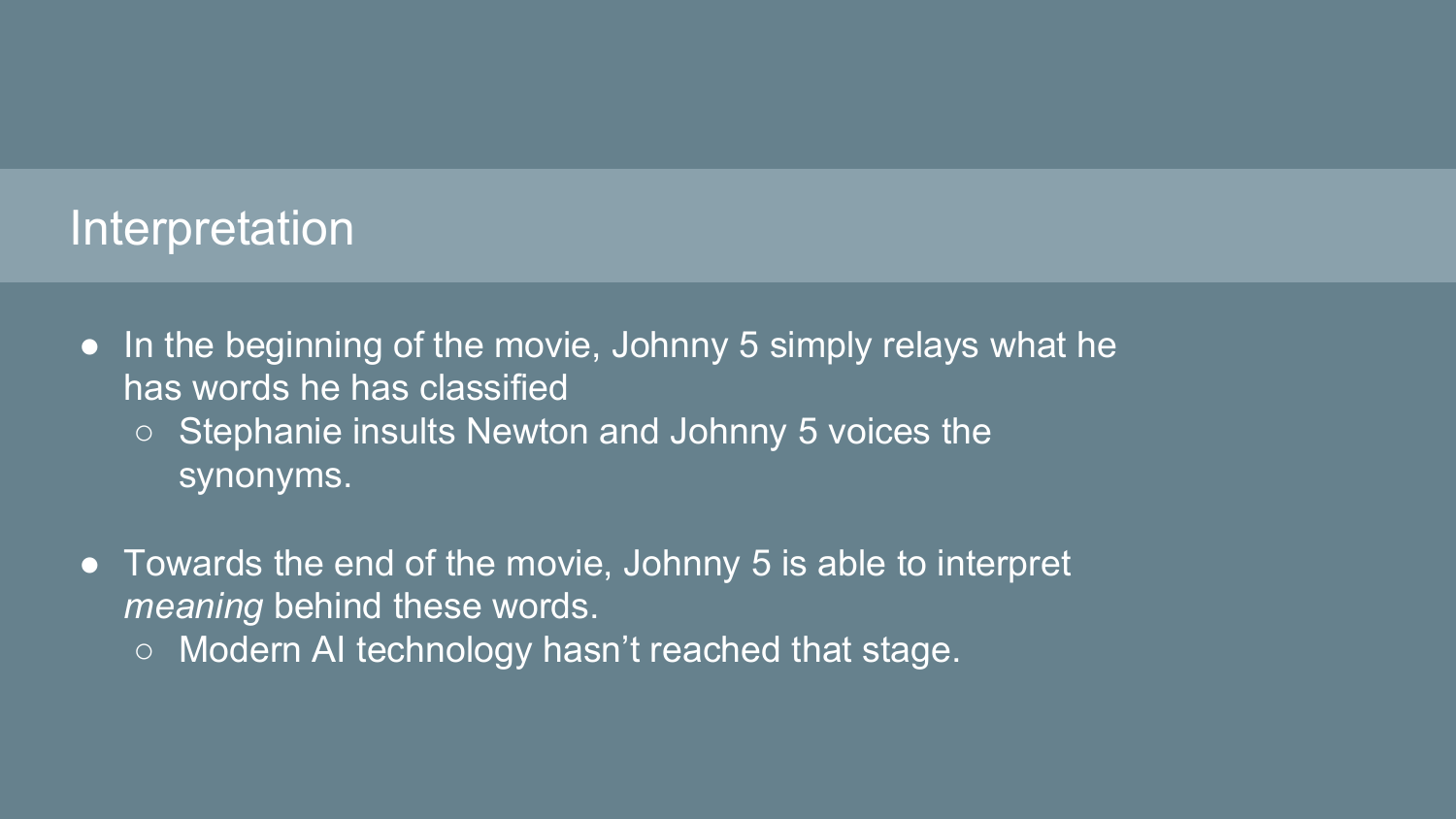#### https://www.youtube.com/watch?v=WjeptaI2T8E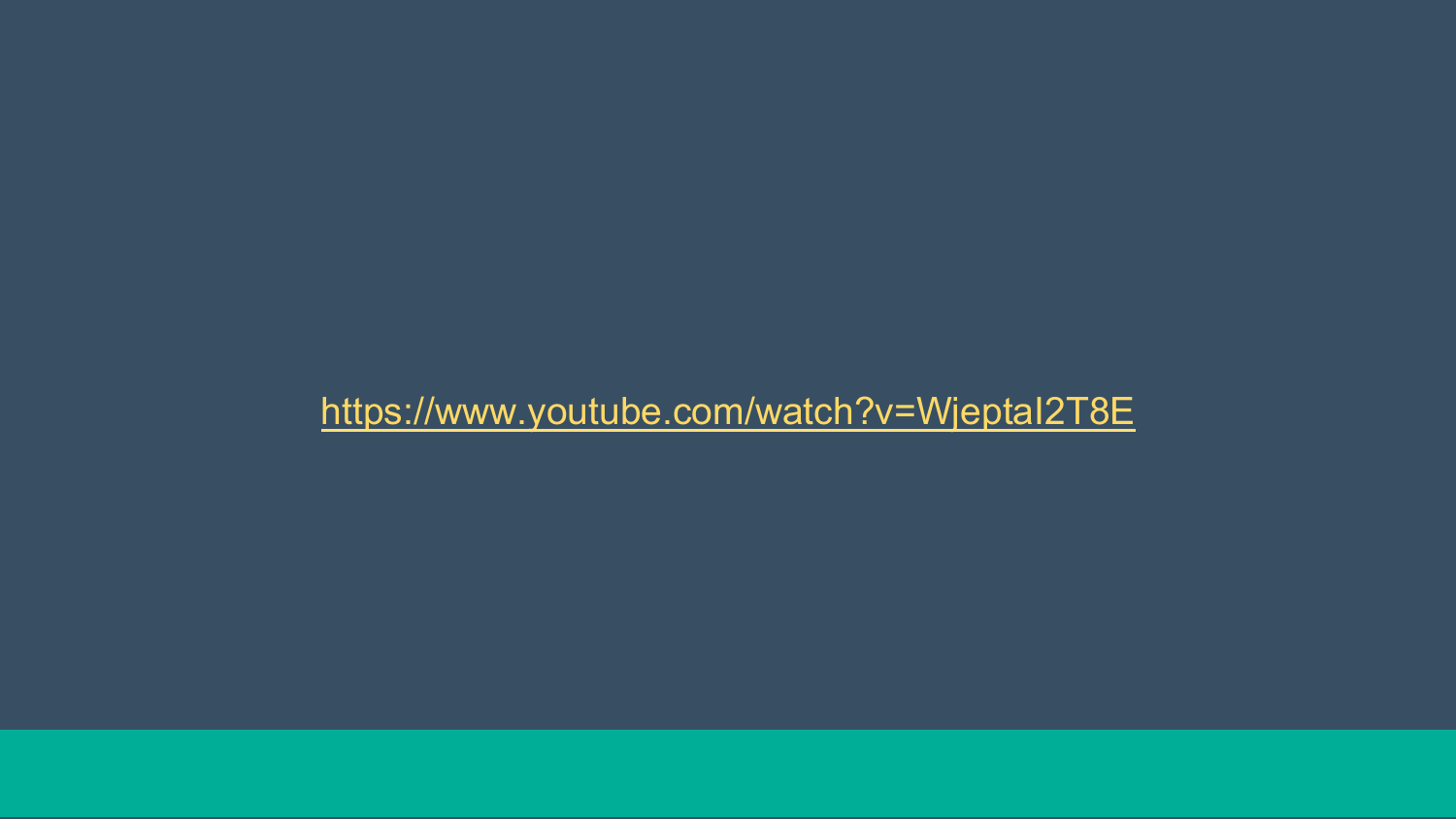# Potential for Development of Decidedly Human **Characteristics**

- Mortality (NO DISASSEMBLE)
- Love (Asks for hug & kiss from Stephanie)
- Humor (laughs at racist joke from Dr. Crosby)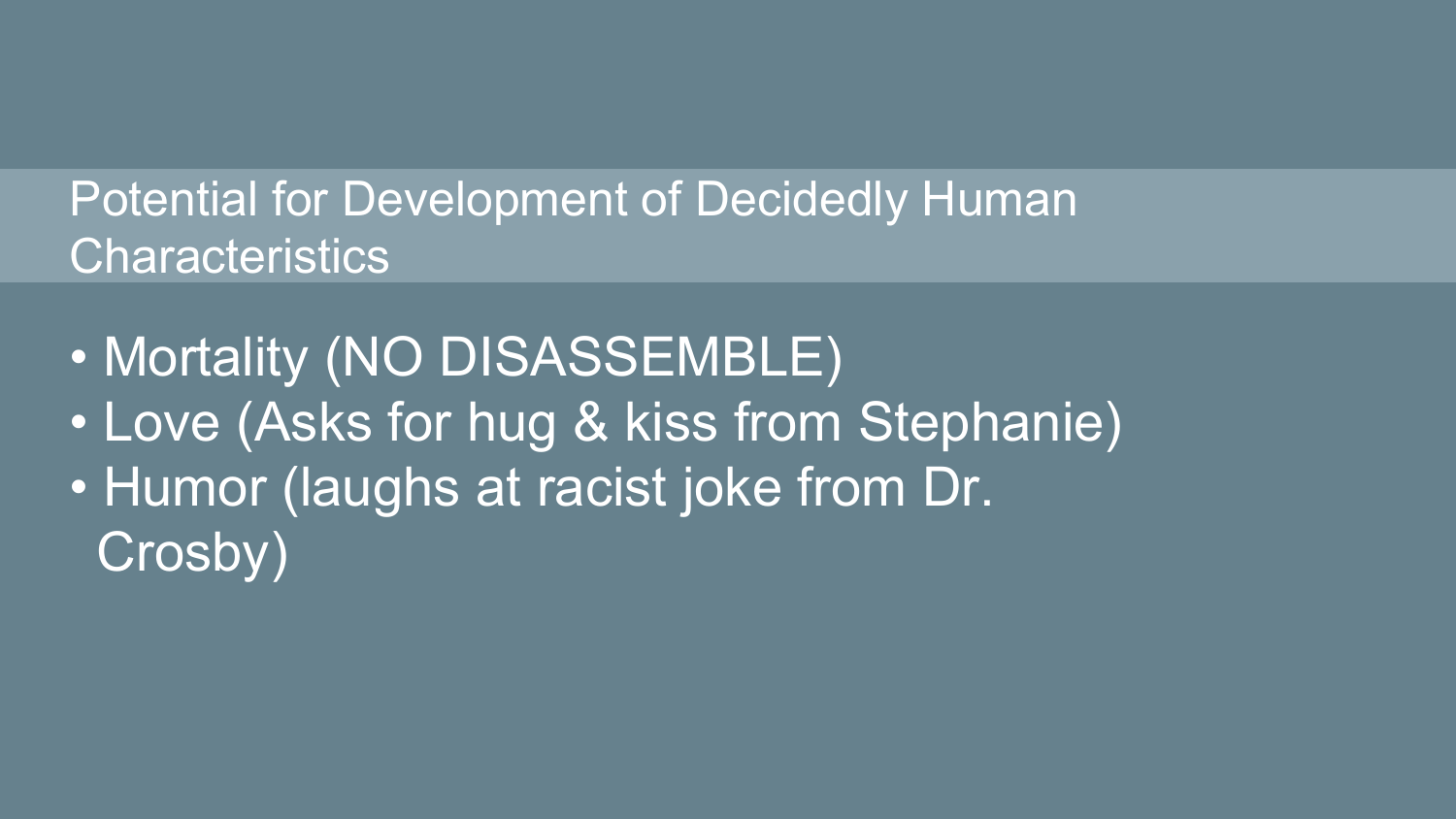#### AI in the 1980s vs. Now

- 1980's media depicted that Artificial Intelligence can end up sentient develop human qualities such as emotions, and be able to communicate with humans
- Modern AI is not close to that level but we have AI that is more specialized such as Google's AlphaGo or Google's RankBrain
- We do have personal assistant AIs like Cortana/Alexa/Siri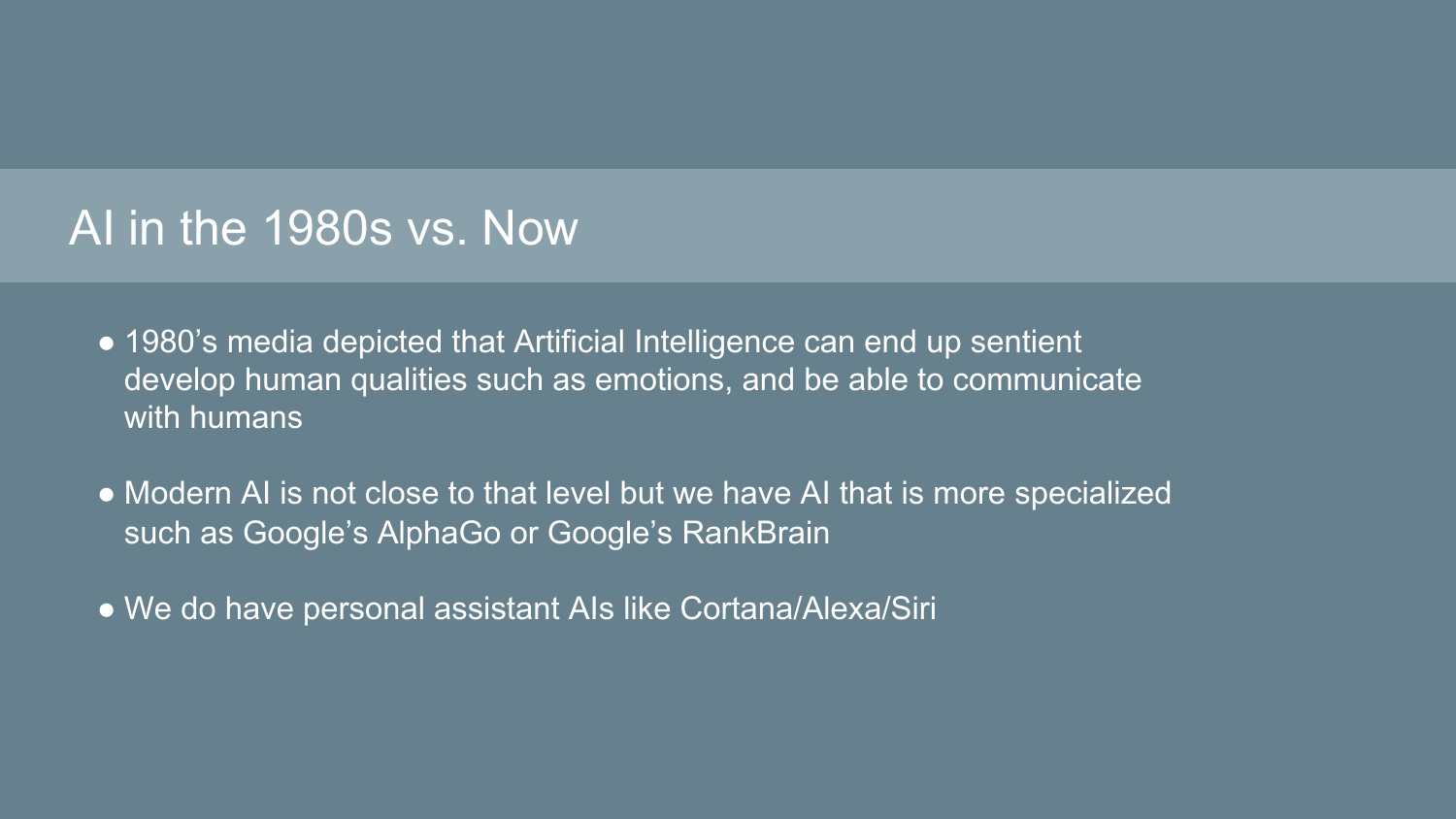## AI in the 1980s vs. Now

● We also have AIs that can communicate with humans in a limited way ○ Watson and Urban Dictionary O ○ Microsoft's Tay Bot

• Real-life Johnny 5? ○ Promobot IR77





 $000$